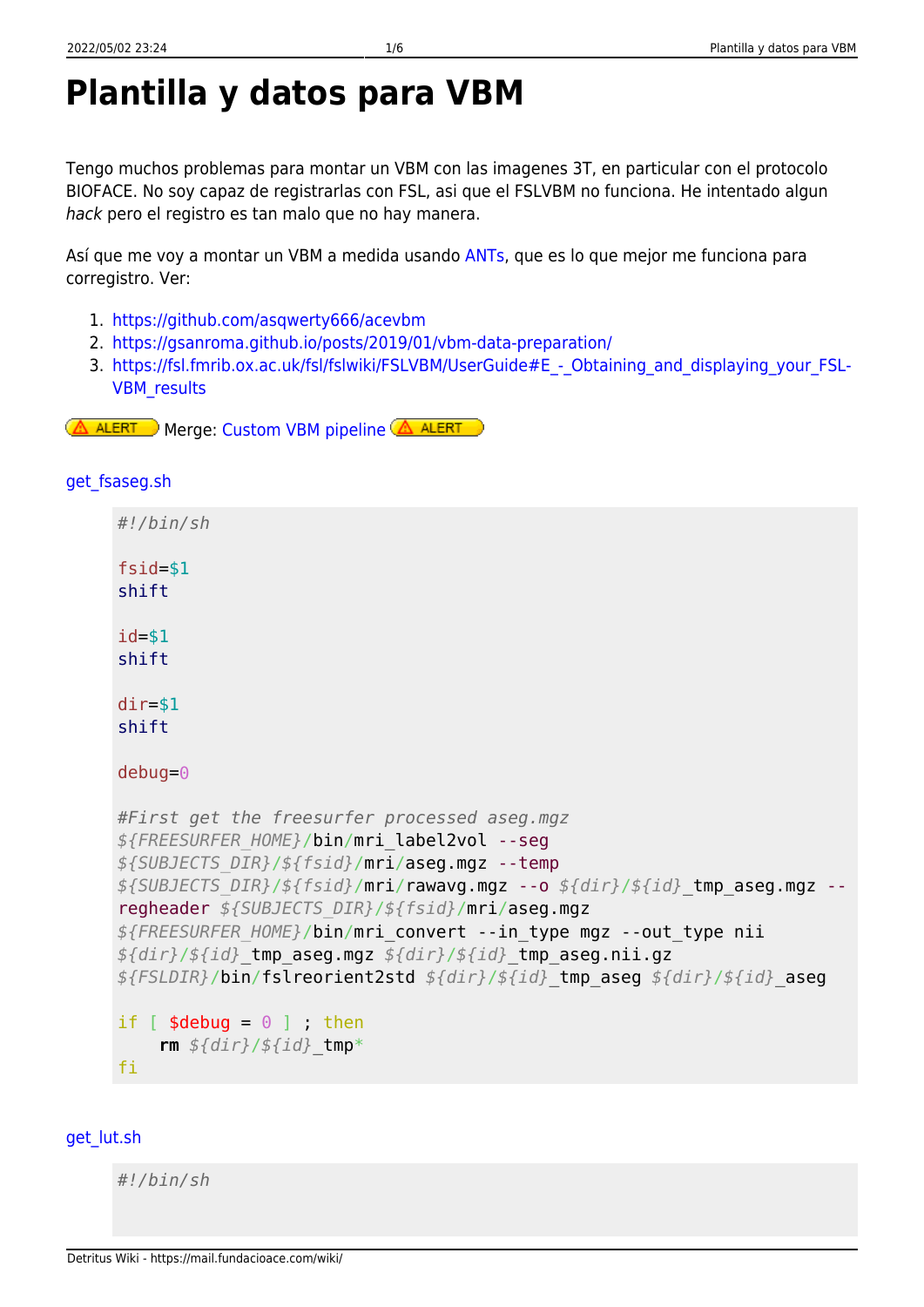| $id = $1$                                                             |
|-----------------------------------------------------------------------|
| shift                                                                 |
| $dir=$ \$1                                                            |
| shift                                                                 |
|                                                                       |
| $l$ ut=\$1                                                            |
| shift                                                                 |
| $debug = 0$                                                           |
|                                                                       |
| \${FSLDIR}/bin/fslmaths \${dir}/\${id}_aseg.nii.gz -uthr \${lut} -thr |
| $${lut} -div ${lut} ${lut} ${dir}/${jtd} ${lut} .min.g$               |

## [mktpl.pl](https://mail.fundacioace.com/wiki/doku.php?do=export_code&id=neuroimagen:vbm_ants&codeblock=2)

```
#!/usr/bin/perl
# Copyright 2021 O. Sotolongo <asqwerty@gmail.com>
use strict; use warnings;
use File::Temp qw(tempdir);
use File::Find::Rule;
use Cwd qw(getcwd);
use SLURM qw(send2slurm);
use File::Basename qw(basename);
use Data::Dump qw(dump);
my $odir;
my $ilist;
@ARGV = ("-h") unless @ARGV;
while (@ARGV and $ARGV[0] =~ /^-/) {
        shift;last if \sqrt{--$/;
       if (\wedge^2shiftchomp $odir;}
        if (\wedge -i)shift;chomp $ilist;}
}
die "Should supply output directory\n" unless $odir;
die "Should supply file list\n" unless $ilist;
my @gmluts = (3, 10, 11, 12, 13, 17, 18, 26, 42, 49, 50, 51, 52, 53,
54, 58);
my @wmluts = (2, 16, 28, 41, 60, 77, 85, 251, 252, 253, 254, 255);
my %subjects;
my $cwdir = qetcwd();
my $wdir = $cwdir.'/working';
my $slurm dir = $cwdir.'/slurm;
unless (-d $wdir) {mkdir $wdir;}
unless (-d $slurm_dir) {mkdir $slurm_dir;}
my %tplrun;
```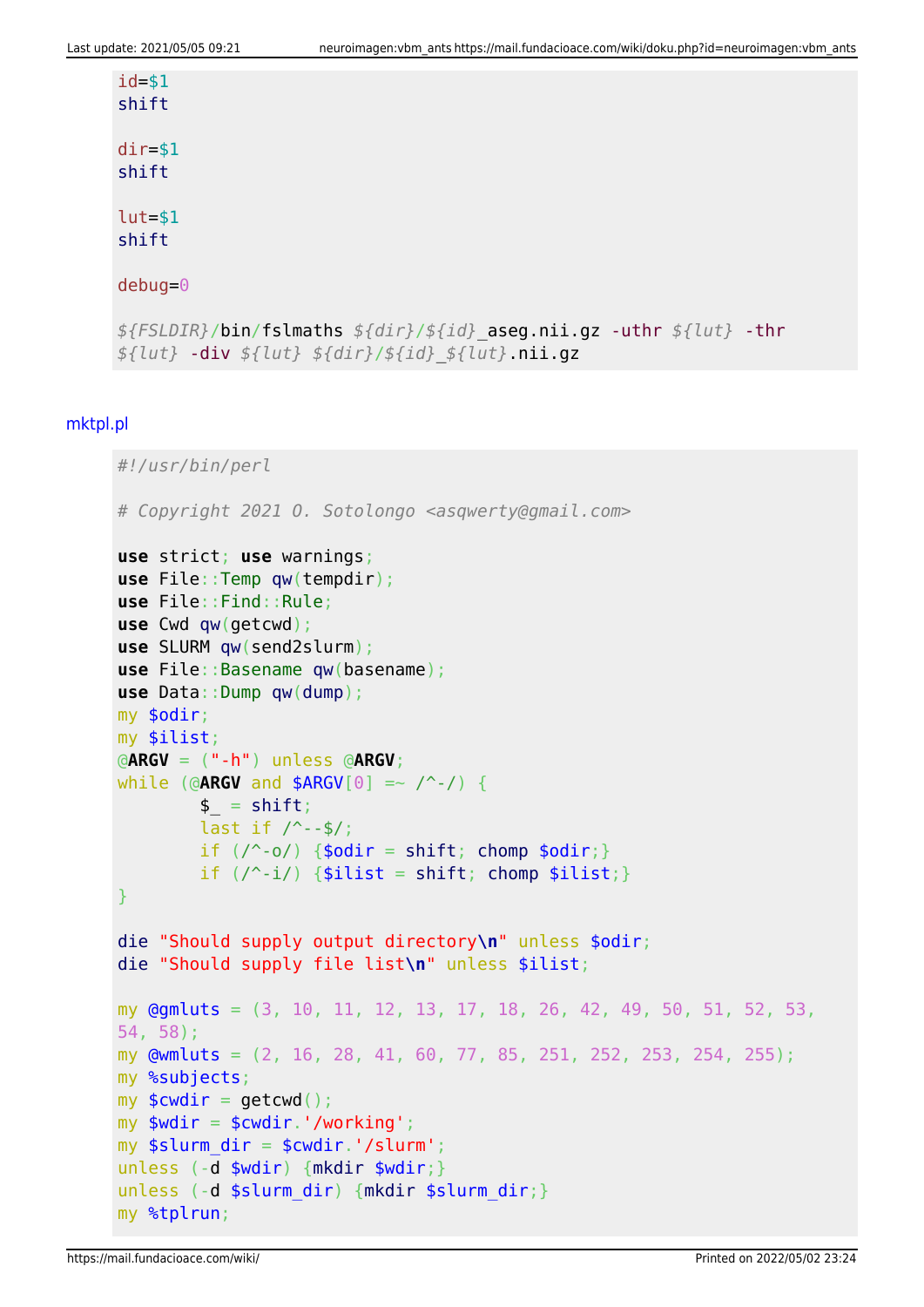```
mv %r iobs:
$tplrun{'job name'} = 'reg2tp';
$tplrun{'cpus'} = 4;$tplrun{'time'} = '4:0:0';open IDF, "<$ilist" or die "Could not open file\n";
while (\text{SIDE}>) {
         my (\frac{1}{2} \text{sid}, \frac{1}{2} \text{fsid}) = /(.*), (.*) ;
         $subjects{$sid$ = $fsid$}
         my $tdir = tempdir( CLEANUP =& 1);stplrun{'filterame'} = $slurm dir.'/'.$sid.'prepare2tpl.sh';$tplrun['output'] = $slurm dir.'/prep2tpl output'.$sid;$tplrun{'command'} = $ENV{'PIPEDIR'}.'/bin/get fsaseg.sh
'.$fsid.'':$sid.'':$sid.'':$tdir."\\n"\#my $order = $ENV{'PIPEDIR'}.'/bin/get fsaseg.sh '.$fsid.'
\cdot, \frac{2}{3}sid. \cdot \cdot, \frac{2}{3}tdir;
        #system($order);
        my $imlist = $ENV{'FSLDIR'}.'/bin/fslmaths ';
        my $first = 1;foreach my \text{frol} (\text{Qgmluts}) {
                  $imlist = ($first? ' '': ' - add').$tdir.'/'.$sid.' '.$roi.'.nii.gz';
                  $first = 0;$tplrun['command'] = $ENV['PIPEDIR'] .'bin/get_lut.sh'.$sid.''.§tdir.''.§roi."\\n";#$order = $ENV{ 'PIPEDIR ' }.'bin/get_lut.sh '.*siid.''.\texttt{stdir.}''.\texttt{sroi.}'#system($order);
         $tplrun{'command'} = $inlist.'\cdot $wdir '/ $sid \cdot GM.nii.qz' "\n";
         #border = similar: ' "swdir."'.' .ssid." GM.nii. az':#print "$order\n";
         #system($order);
         $imlist = $ENV{'FSLDIR'}}.'/bin/fslmaths</math>$first = 1;foreach my \text{foid} (\text{Gwmluts}) {
                  $imlist = ($first?'': ' : ' - add').$tdir.'/'.$sid.' '.$roi.'.nii.gz';
                 $first = 0;$tplrun('command'] = $ENV{'PIPEDIR'}.'bin/get lut.sh'.$sid.''.$tdir.''.$roi."\\n";#$order = $ENV{''}PIPEDIR'}.'/bin/get_lut.sh'.$sid.''.\texttt{stdir.}''.\texttt{sroi.}'#system(\text{\$order});$thlrun{''command'} = $imlist.''.$wdir.'/'.$sid.' WM.nii.gz'."\n";
         #Sorder = Simlist.".$wdir.'/'.$sid.' WM.nii.az':
         #system($order);
         my $job id = send2slurm(\%tplrun);
         \frac{1}{2} fobs{$sid} = $job id;
```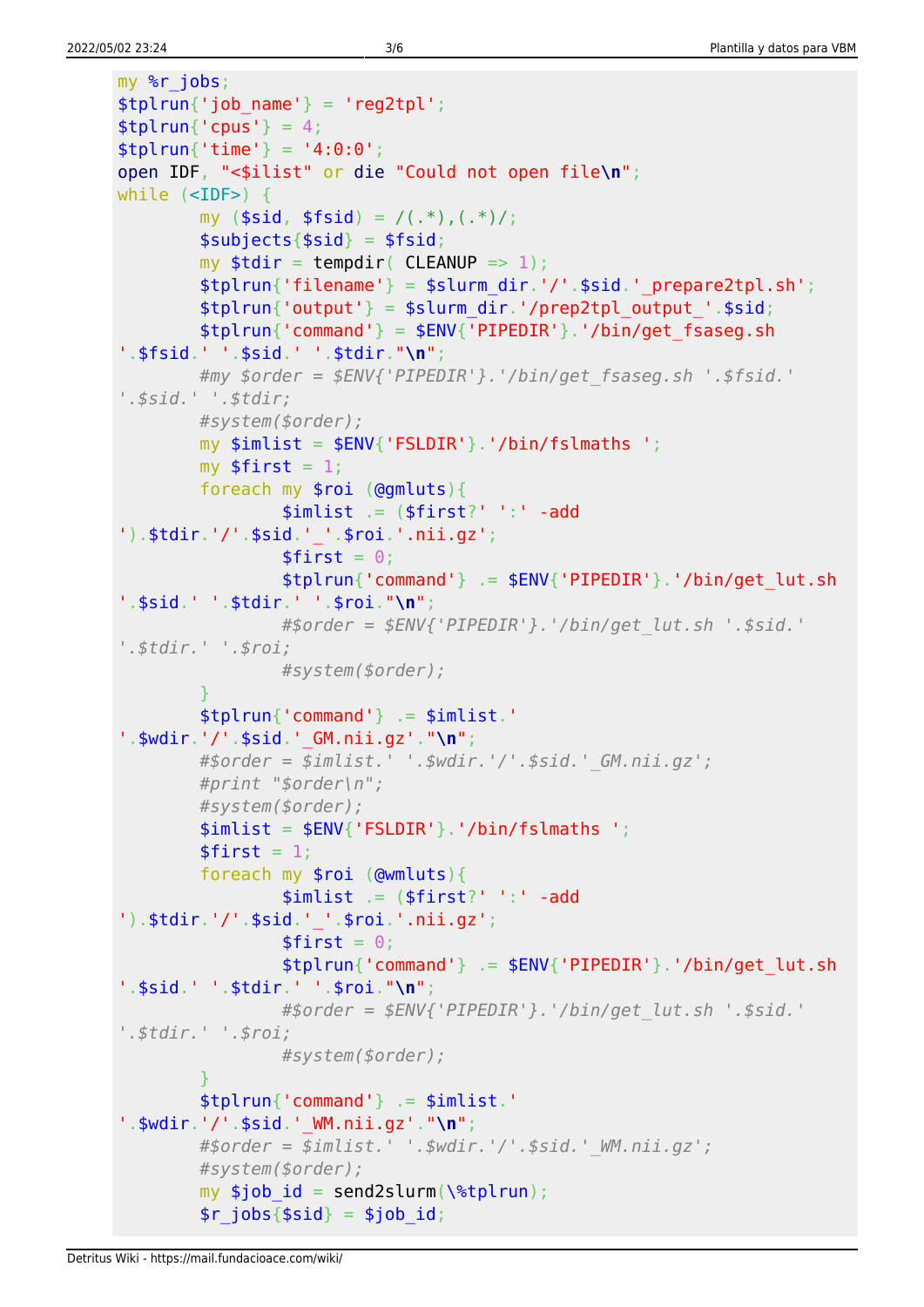```
\mathcal{V}close IDF:
my $tmp = tempdir( CLEANUP =& 1);my @twm; my @tqm;
my @t jobs;
my $toprint = ';;
my $seg file = 'seg files.csv';my $flist = $wdir.'/'.$seg file;open TPF, ">$flist" or die "$!\n";
foreach my $sid (sort keys %subjects){
        $tplrun{'filename'} = $slurm dir.'/'.$sid.' prepare2tpl.sh';$tplrun['output'] = $slurm dir.'/prep2tpl output'.$sid;$tplrun{'dependency'} = 'afterok:'.$r jobs {$sid};$tplrun{''command'} =
$ENV{'ANTS PATH'}.'/antsRegistrationSyNQuick.sh -d 3 -f
'.$ENV{'FSLDIR'}.'/data/standard/MNI152 T1 2mm.nii.gz -m
'.$wdir.'/'.$sid.'_GM.nii.gz -t a -o '.$tmp.'/'.$sid.'_GM_init_'."\n";
        #system($order);
        $tplrun['command'] = $ENV['ANTS PATH'].'/antsApplyTransforms -
d 3 -r '.$ENV{'FSLDIR'}.'/data/standard/MNI152 T1 2mm.nii.gz -i
'.$wdir.'/'.$sid.' GM.nii.gz -t
'.$tmp.'/'.$sid.'_GM_init_0GenericAffine.mat -o
'.$tmp.'/'.$sid.' GM0.nii.gz'."\n";
        #system($order);
        push @tgm, $tmp.'/'.$sid.'_GM0.nii.gz';
        $tplrun{''command'} . =
$ENV{'ANTS PATH'}.'/antsRegistrationSyNQuick.sh -d 3 -f
'.$ENV{'FSLDIR'}.'/data/standard/MNI152 T1 2mm.nii.gz -m
'.$wdir.'/'.$sid.' WM.nii.gz -t a -o '.$tmp.'/'.$sid.' WM init '."\n";
        #system($order);
        $thlrun{'command'} = $ENV{'AMTS PATH'}. /antsApplvTransforms -
d 3 -r '.$ENV{'FSLDIR'}.'/data/standard/MNI152 T1 2mm.nii.gz -i
'.\ wdir.'/'.$sid.' WM.nii.gz -t
'.$tmp.'/'.$sid.' WM init 0GenericAffine.mat -o
'.$tmp.'/'.$sid.' WM0.nii.gz'."\n";
        #system($order);
        push @twm, $tmp.'/'.$sid.'_WM0.nii.gz';
        $toprint =$wdir.'/'.$sid.'_GM.nii.gz,'.$wdir.'/'.$sid.' WM.nii.gz'."\n";
        my $job id = send2slurm(\%tplrun);
        push @t jobs, $job id;
Ą.
my %tplmk;
$tplmk{'job name'} = 'merge_all';$thlmk ' cpus' \} = 4:
$tplmk{''time'} = '4:0:0';$tplmk{''dependency'} = 'afterok:'.join(',',@t jobs);$tplmk'output'} = $slurm dir.'/merge2tpl output';
$tplmk{' filename'} = $slurm\_dir.'/merge2tpl.sh';
my $aux = join ' ', @tgm;
```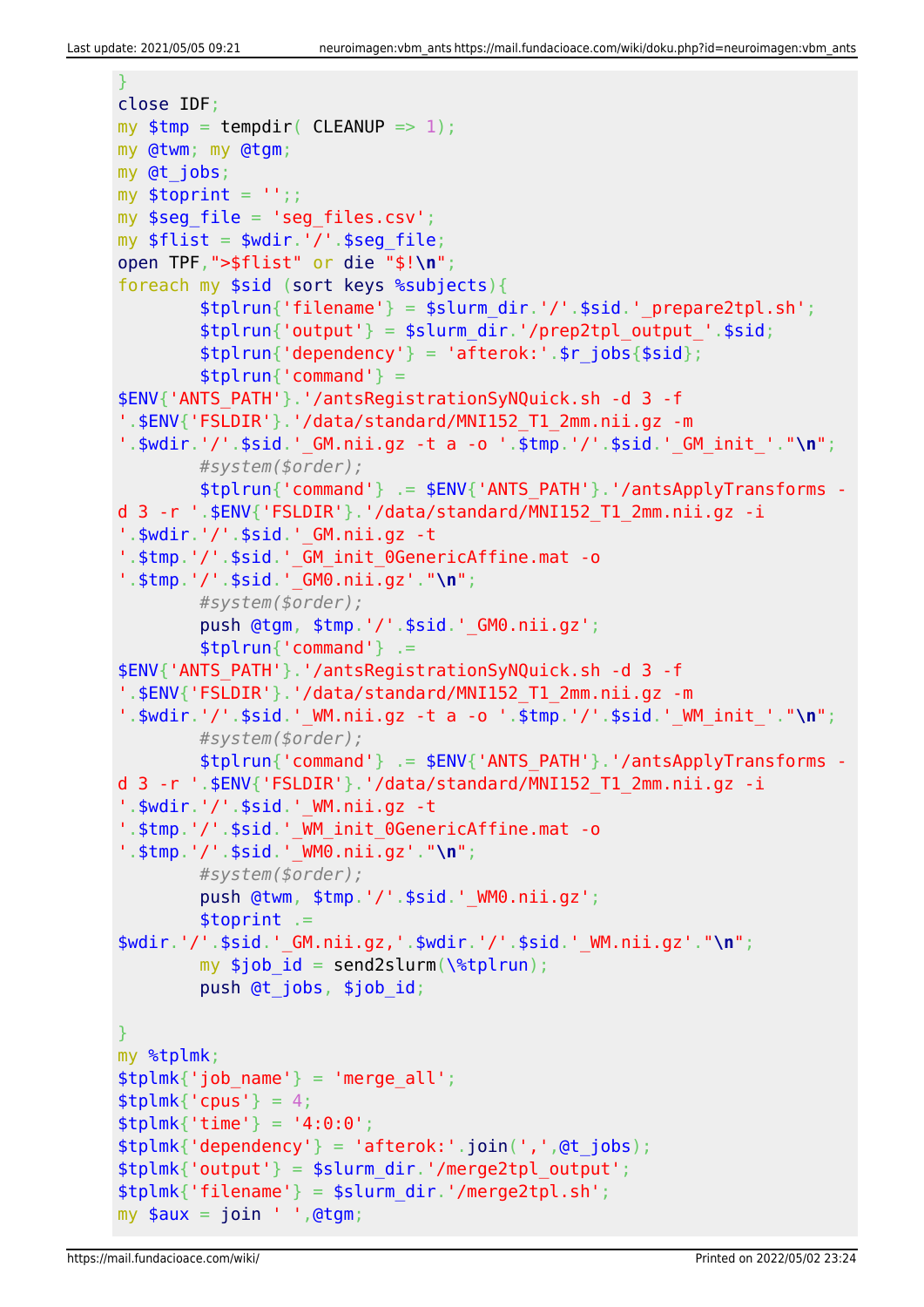```
$tplmk['command'] = $ENV['FSLDIR'].'/bin/fslmerae -t
'.$tmp.'/GM0template.nii.gz '.$aux."\n";
#system($order);
$tplmk{'command'} . = $ENV{'FSLDIR'} .'/bin/fslmaths'.$tmp.'/GM0template.nii.gz '.$tmp.'/avg GM.nii.gz'."\n";
#system($order);
$aux = join ' ', @twm;$tplmk{'command'} . = $ENV{'FSLDIR'} .'/bin/fslmerge -t'.$tmp.'/WM0template.nii.gz '.$aux."\n";
#system($order);
$tplmk{''command'} .= $ENV{''FSLDIR'}. '/bin/fslmaths
'.$tmp.'/WM0template.nii.gz '.$tmp.'/avg WM.nii.gz';
#system($order);
my $mjob = send2slurm(\%tplmk);
open TPF, ">$flist" or die "$!\n";
        print TPF $toprint:
close TPF;
my \text{border} = \text{SENV}'ANTS PATH'}.'/waitForSlurmJobs.pl 0 600 '.$mjob;
system($order);
\text{border} = 'cd'.$wdir.';'.$ENV{'ANTS PATH'}.'/antsMultivariateTemplateConstruction2.s
h -d 3 -a 0 -b 0 -c 5 -u 1:0:0 -e 1 -g 0.25 -i 4 -k 2 -w 1x1 -q
70x50x30x10 -f 6x4x2x1 -s 3x2x1x0 -n 0 -o antsTPL -r 0 -l 1 -m CC -t
SyN -y 0 -z ' $tmp '/avg_GM.nii.gz -z ' $tmp '/avg_WM.nii.gz
'.$seq file;
print "$order\n";
system($order);
foreach my $sid (sort keys %subjects){
        my \text{border} = \text{SENV}'ANTS PATH'}.'/antsApplyTransforms -d 3 -i
'.$wdir.'/'.$sid.' GM.nii.gz -r '.$wdir.'/antsTPL template0.nii.gz -o
'.$wdir.'/'.$sid.'_fulltransf.nii.gz -t
'.$wdir.'/antsTPL_'.$sid.'_GM*1Warp.nii.gz -t
'.$wdir.'/antsTPL_'.$sid.'_GM*0GenericAffine.mat --float || true';
        print "$order\n";
        system(<b>border</b>);
        \text{border} = \text{SENV} 'ANTS PATH'}. '/CreateJacobianDeterminantImage 3
'.$wdir.'/'.$sid.'_fulltransf.nii.gz '.$wdir.'/'.$sid.'_jacobian.nii.gz
0 1 || true':print "$order\n";
        system(<i>border</i>);
        $order = $ENV{'FSLDIR'}}.'/bin/fslmaths'.$wdir.'/'.$sid.'_fulltransf.nii.gz -mul
'.$wdir.'/'.$sid.' jacobian.nii.gz '.$wdir.'/'.$sid.' GM2temp mod';
        print "$order\n";
        system($order);
my @regoks = find(file => 'name' => "* fulltransf.nii.gz", in =>
$width :
Qregoks = sort Qregoks;
my @fsums;
```